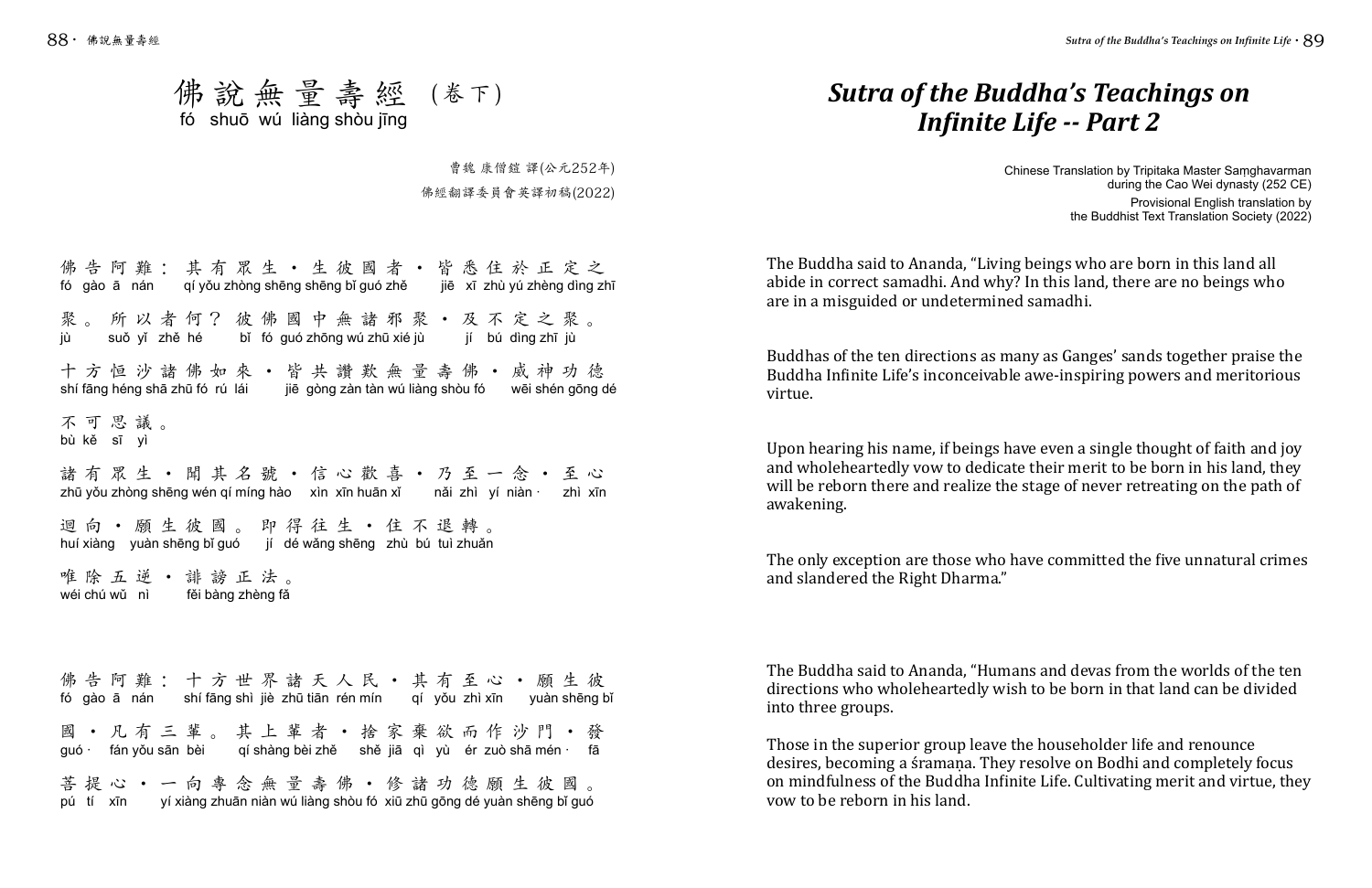"When these beings reach the end of their lives, the Buddha Infinite Life and his assembly appear before them.

They then follow the Buddha to his land, where they are reborn from a lotus of seven jewels by spontaneous transformation.

They realize the stage of never retreating on the path of awakening, develop courageous wisdom, and attain spiritual powers of effortless self-mastery.

Ananda! For these reasons, those who wish in this life to see the Buddha Infinite Life should resolve on unsurpassed Bodhi, cutivate merit and virtue, and vow to be reborn in his land."

The Buddha said to Ananda, "The middle group consists of humans and devas from the worlds of the ten directions who wholeheartedly vow to be reborn in his land. Although unable to cultivate the vast merit and virtue of a śramaṇa, they still resolve on unsurpassed Bodhi and completely focus on mindfulness of the Buddha Infinite Life.

此等眾生•臨壽終時•無量壽佛與諸大眾•現其人 前•即隨彼佛•往生其國。便於七寶華中•自然化 生。住不退轉 · 智慧勇猛 · 神通自在。 是故•阿難!其有眾生•欲於今世見無量壽佛•應 發無上菩提之心•修行功德•願生彼國。 佛語阿難:其中輩者·十方世界諸天人民·其有至 心•願生彼國•雖不能行作沙門•大修功德•當發 無上菩提之心 • 一向專念無量壽佛。多少修善 • 奉 持齋戒 • 起立塔像 • 飯食沙門 • 懸繒然燈 • 散華燒<br>chí zhāi jiè gǐ lì tǎ xiàng fàn sì shā mén xuán zēng rán dēng sàn huā shā 香•以此迴向願生彼國。 cǐ děng zhòng shēng lín shòu zhōng shí wú liàng shòu fó yǔ zhū dà zhòng xiàn qí rén qián jí suí bǐ fó wǎng shēng qí guó biàn yú qī bǎo huā zhōng zì rán huà shēng zhù bú tuì zhuǎn zhì huì yǒng měng shén tōng zì zài shì gù ā nán qí yǒu zhòng shēng yù yú jīn shì jiàn wú liàng shòu fó yīng fā wú shàng pú tí zhī xīn xiū xíng gōng dé yuàn shēng bǐ guó fó yù ā nán qí zhōng bèi zhě shí fāng shì jiè zhū tiān rén mín qí yǒu zhì xīn yuàn shēng bǐ guó suī bù néng xíng zuò shā mén dà xiū gōng dé dāng fā wú shàng pú tí zhī xīn yí xiàng zhuān niàn wú liàng shòu fó duō shǎo xiū shàn fèng qǐ lì tǎ xiàng fàn sì shā mén xuán zēng rán dēng sàn huā shāo

They cultivate goodness by upholding the fasting precepts, building stupas, making images, giving food to śramaṇas, hanging banners, lighting lamps, offering flowers, and burning incense.

They then dedicate all of this merit with a vow to be reborn in his land.

When they reach the end of their lives, the Buddha Infinite Life will appear in front of them in a transformation body with radiant hallmarks and fine characteristics, just like that of the actual Buddha.

The Buddha's great assembly also appears in front of them, and they then follow this Buddha's transformation body to his land, where they realize the stage of never retreating on the path of awakening.

Compared to the superior group, those in the middle group have less merit, virtue, and wisdom."

其人臨終•無量壽佛化現其身•光明相好•具如真 佛•與諸大眾現其人前。即隨化佛•往生其國•住 qí rén lín zhōng wú liàng shòu fó huà xiàn qí shēn guāng míng xiàng hǎo jù rú zhēn fó yǔ zhū dà zhòng xiàn qí rén qián jí suí huà fó wǎng shēng qí guó zhù

不退轉。功德智慧•次如上輩者也。 bú tuì zhuǎn gōng dé zhì huì cì rú shàng bèi zhě yě

xiāng yǐ cǐ huí xiàng yuàn shēng bǐ guó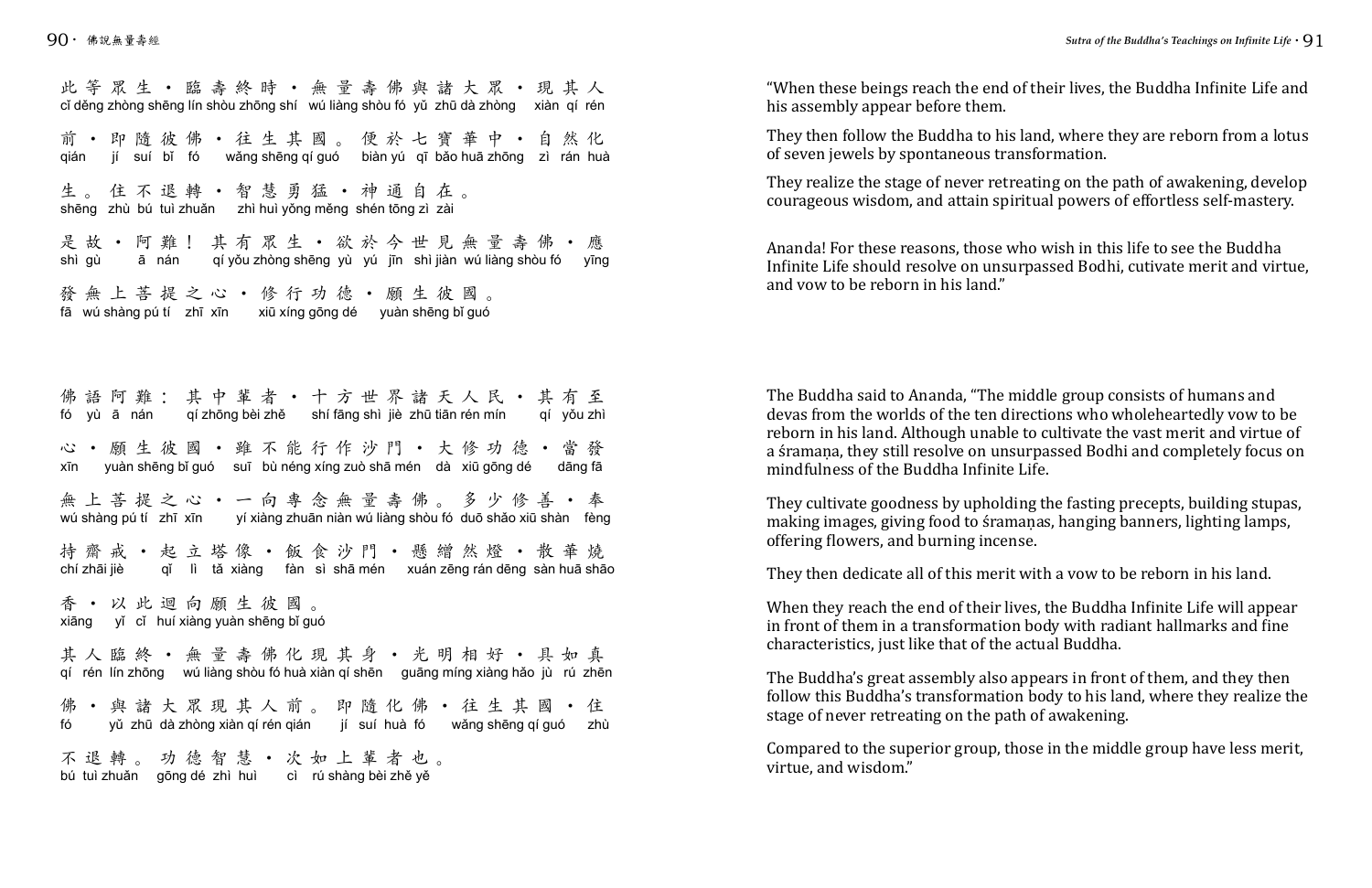The Buddha said to Ananda, "The inferior group consists of humans and devas from the worlds of the ten directions who wholeheartedly vow to be reborn in his land. Although unable to cultivate various kinds of merit and virtue, they still resolve on unsurpassed Bodhi and are completely mindful of the Buddha Infinite Life for even ten recitations, wishing to be reborn in his land.

When hearing the profound Dharma, the beings in this group are delighted, full of faith, and joyful, free of doubts, completely mindful of that Buddha. Then just for a single thought, they vow sincerely to be reborn in that land. Then, at the end of their lives, these people will see that Buddha in a dream and be reborn there.

Compared to the middle group, those in the inferior group have less merit, virtue, and wisdom."

The Buddha said to Ananda, "The Buddha Infinite Life's awe-inspiring power is limitless. The infinite, countless, and inconceivable Buddhas, Tathāgatas from the worlds of the ten directions all praise him.

佛語阿難:其下輩者·十方世界諸天人民·其有至 心欲生彼國•假使不能作諸功德•當發無上菩提之 心•一向專意乃至十念•念無量壽佛•願生其國。 若聞深法•歡喜信樂•不生疑惑•乃至一念念於彼 佛•以至誠心•願生其國。 此人臨終•夢見彼佛•亦得往生。功德智慧•次如 中輩者也。 fó yù ā nán qí xià bèi zhě shí fāng shì jiè zhū tiān rén mín qí yǒu zhì xīn yù shēng bǐ guó jiǎ shǐ bù néng zuò zhū gōng dé dāng fā wú shàng pú tí zhī xīn yí xiàng zhuān yì nǎi zhì shí niàn niàn wú liàng shòu fó yuàn shēng qí guó ruò wén shēn fǎ huān xǐ xìn yào bù shēng yí huò nǎi zhì yí niàn niàn yú bǐ fó yǐ zhì chéng xīn yuàn shēng qí guó cǐ rén lín zhōng mèng jiàn bǐ fó yì dé wǎng shēng gōng dé zhì huì cì rú zhōng bèi zhě yě

> From Buddha-lands as many as Ganges' sands in the east, infinite, countless gatherings of Bodhisattvas approach the Buddha Infinite Life to pay their respects and make offerings. These Bodhisattvas along with the Voice-hearers and the great assembly listen to and receive the Dharma. They then spread and teach it to others.

佛告阿難:無量壽佛·威神無極。十方世界·無量 無邊·不可思議·諸佛如來·莫不稱歎。 於彼東方·恒沙佛國·無量無數諸菩薩眾·皆悉往 詣無量壽佛所•恭敬供養。及諸菩薩•聲聞大眾• 聽受經法•宣布道化。 南西北方•四維上下•亦復如是。 fó gào ā nán wú liàng shòu fó wēi shén wú jí shí fāng shì jiè wú liàng wú biān bù kě sī yì zhū fó rú lái mò bù chēng tàn yú bǐ dōng fāng héng shā fó guó wú liàng wú shù zhū pú sà zhòng jiē xī wǎng yì wú liàng shòu fó suǒ gōng jìng gòng yàng jí zhū pú sà shēng wén dà zhòng tīng shòu jīng fǎ xuān bù dào huà

This also happens in the south, west, north, the four intermediate directions, above, and below."

nán xī běi fāng sì wéi shàng xià yì fù rú shì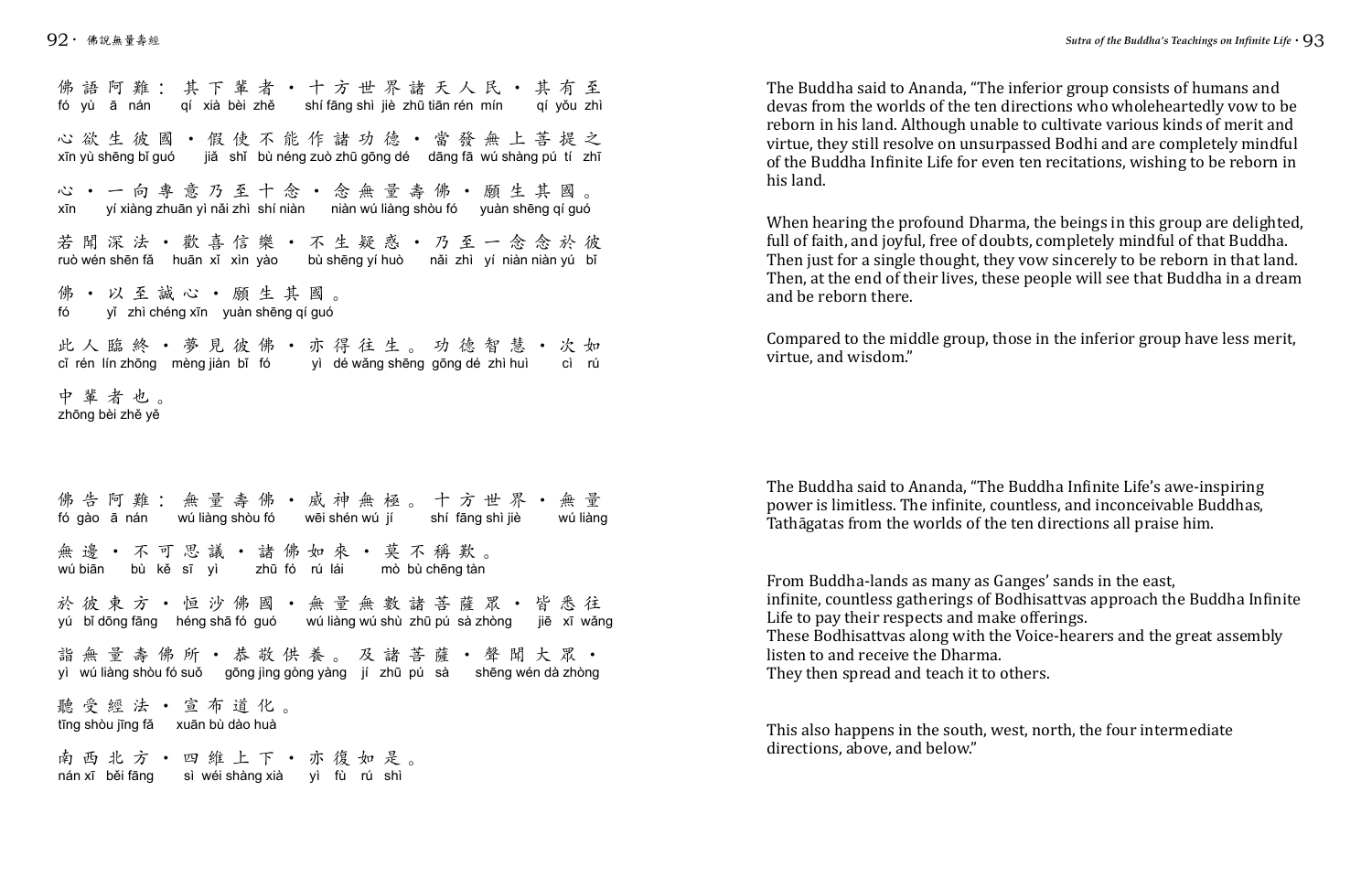## Then the World-Honored One spoke these verses:

From the Buddha-lands in the east As many as Ganges' sands, Bodhisattvas come and pay respect To the Infinitely Awakened One.

In the same way, from the south, west, and north, The four intermediate directions, above and below, Gatherings of Bodhisattvas come and pay respect To the Infinitely Awakened One.

All of these Bodhisattvas Bring wondrous celestial flowers, Precious incense, and priceless clothing As offerings to the Infinitely Awakened One.

Together, they play celestial music And beautifully sing with harmonious voices Songs in praise of the Supreme Honored One As an offering to the Infinitely Awakened One:

Realizing completely all spiritual powers and wisdom, They playfully master the profound Dharma-methods. Replete with the treasure of meritorious virtues, Their wondrous wisdom is beyond compare.

| 爾時 · 世尊而說頌曰:<br>ěr shí shì zūn ér shuō sòng yuē                    |                                  |
|--------------------------------------------------------------------|----------------------------------|
| 東方諸佛國 其數如恒沙<br>dōng fāng zhū fó guó qí shù rú héng shā             |                                  |
| 彼 土 諸 菩 薩     往 覲 無 量 覺 。<br>bỉ dù zhū pú sà wǎng jìn wú liàng jué |                                  |
| 南西北四维 上下亦復然<br>nán xī běi sì wéi shàng xià yì fù rán               |                                  |
| bǐ dù pú sà zhòng wǎng jìn wú liàng jué                            |                                  |
| 一切諸菩薩 各齎天妙華<br>yí qiè zhūpú sà                                     | gè jī tiān miào huā              |
| 寶 香 無 價 衣 ______供 養 無 量 覺 。<br>bảo xiāng wú jià yī                 | gòng yàng wú liàng jué           |
| 咸然奏天樂<br>xián rán zòu tiān yuè                                     | 暢發和雅音<br>chàng fā hé yǎ yīn      |
| 歌歎最勝尊<br>gē tàn zuì shèng zūn                                      | 供養無量覺。<br>gòng yàng wú liàng jué |
| 究達神通慧<br>jìu dá shén tōng huì                                      | 遊入深法門<br>yóu rù shēn fǎ mén      |
| 具足功德藏<br>jù zú gōng dé zàng                                        | 妙智無等倫。<br>miào zhì wú děng lún   |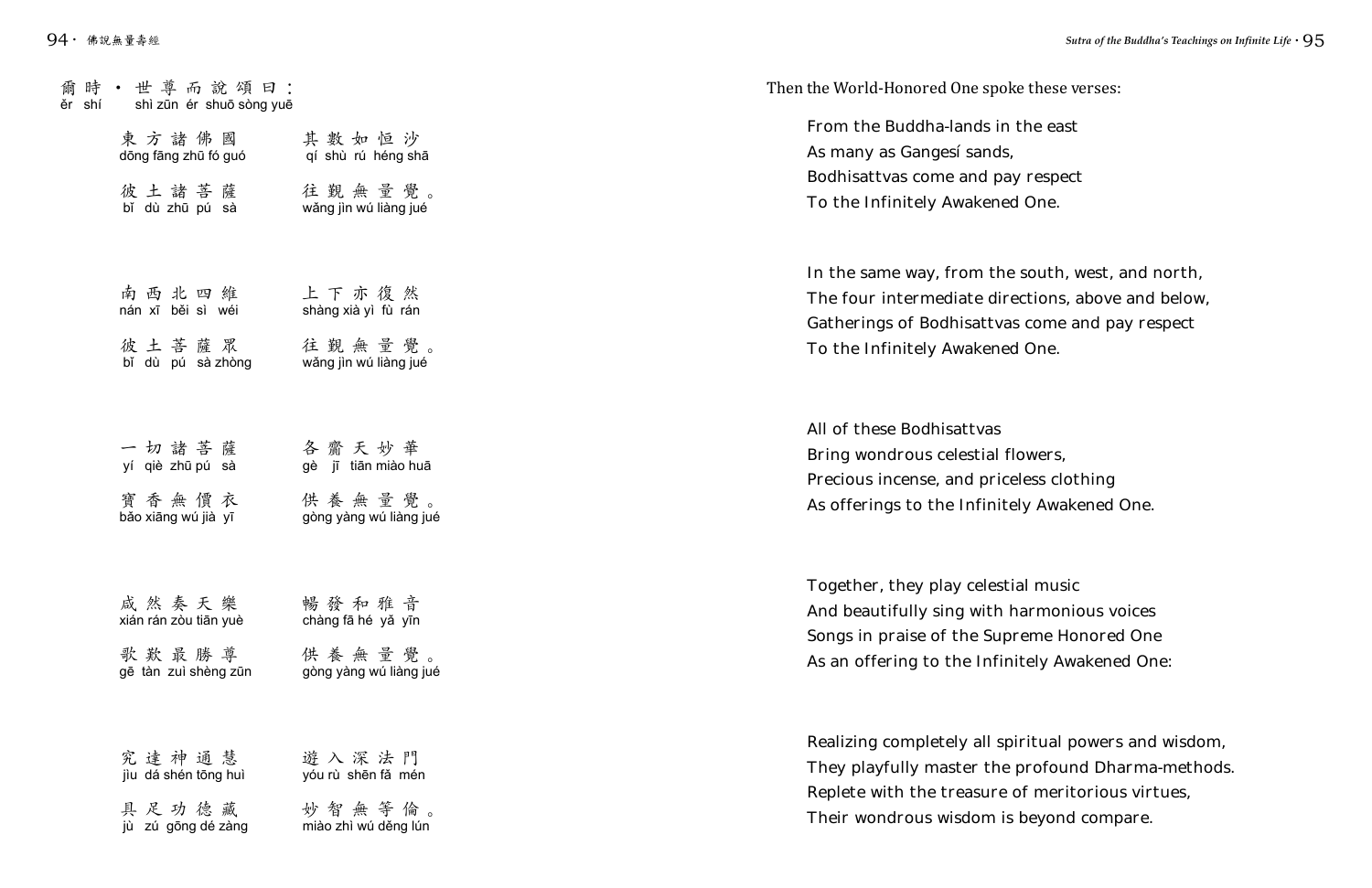| 慧日照世間                                                                    | 消除生死雲                                                | Wisdom-sun that illuminates th                                                                                                     |
|--------------------------------------------------------------------------|------------------------------------------------------|------------------------------------------------------------------------------------------------------------------------------------|
| huì rì zhào shì jiān                                                     | xião chú shēng sǐ yún                                | Dispelling the clouds of birth an                                                                                                  |
| 恭敬遶三匝                                                                    | 稽首無上尊。                                               | We respectfully circling you thi                                                                                                   |
| gōng jìng rào sān zā                                                     | jī shǒu wú shàng zūn                                 | And bow to the Unsurpassed Ho                                                                                                      |
| 見彼嚴淨土                                                                    | 微妙難思議                                                | What a magnificent land to beh                                                                                                     |
| jiàn bǐ yán jìng dù                                                      | wéi miào nán sī yì                                   | Wondrous and transcending all                                                                                                      |
| 因發無量心                                                                    | 願我國亦然。                                               | We are inspired to have a boun                                                                                                     |
| yīn fā wú liàng xīn                                                      | yuàn wǒ guó yì rán                                   | And vow that our lands will be                                                                                                     |
| 應時無量尊                                                                    | 動容發欣笑                                                | Then Infinite, the Honored One                                                                                                     |
| yìng shí wú liàng zūn                                                    | dòng róng fā xīn xiào                                | Joyfully smiles and opens his m                                                                                                    |
| 口出無數光                                                                    | 遍照十方國。                                               | Shining out boundless light                                                                                                        |
| kǒu chū wú shù guāng                                                     | biàn zhào shí fāng guó                               | That pervades the lands of the                                                                                                     |
| 迴光圍遶身<br>huí guāng wéi rào shēn<br>一切天人眾 踊躍皆歡喜。<br>yí qiè tiān rén zhòng | 三匝從頂入<br>sān zā cóng dǐng rù<br>yǒng yuè jiē huān xǐ | The light then returns to surro<br>Circling him three times, it ente<br>All the devas and humans<br>Leap for joy in their delight. |
| 大士觀世音                                                                    | 整服稽首問                                                | After arranging her robes and                                                                                                      |
| dà shì guān shì yīn                                                      | zhěng fú jī shǒu wèn                                 | Bodhisattva Guanshiyin addres:                                                                                                     |
| 白佛何緣笑                                                                    | 唯然願說意。                                               | "Please tell us:                                                                                                                   |
| bó fó hé yuán xiào                                                       | wéi rán yuàn shuō yì                                 | Why do you smile in this way?"                                                                                                     |

nates the world birth and death, you three times assed Honored One.

I to behold! ding all thoughts. a boundless heart will be just like this.

red One, is his mouth ight of the ten directions.

The surround his body. it enters the crown of his head.

es and paying respect, addresses the Buddha,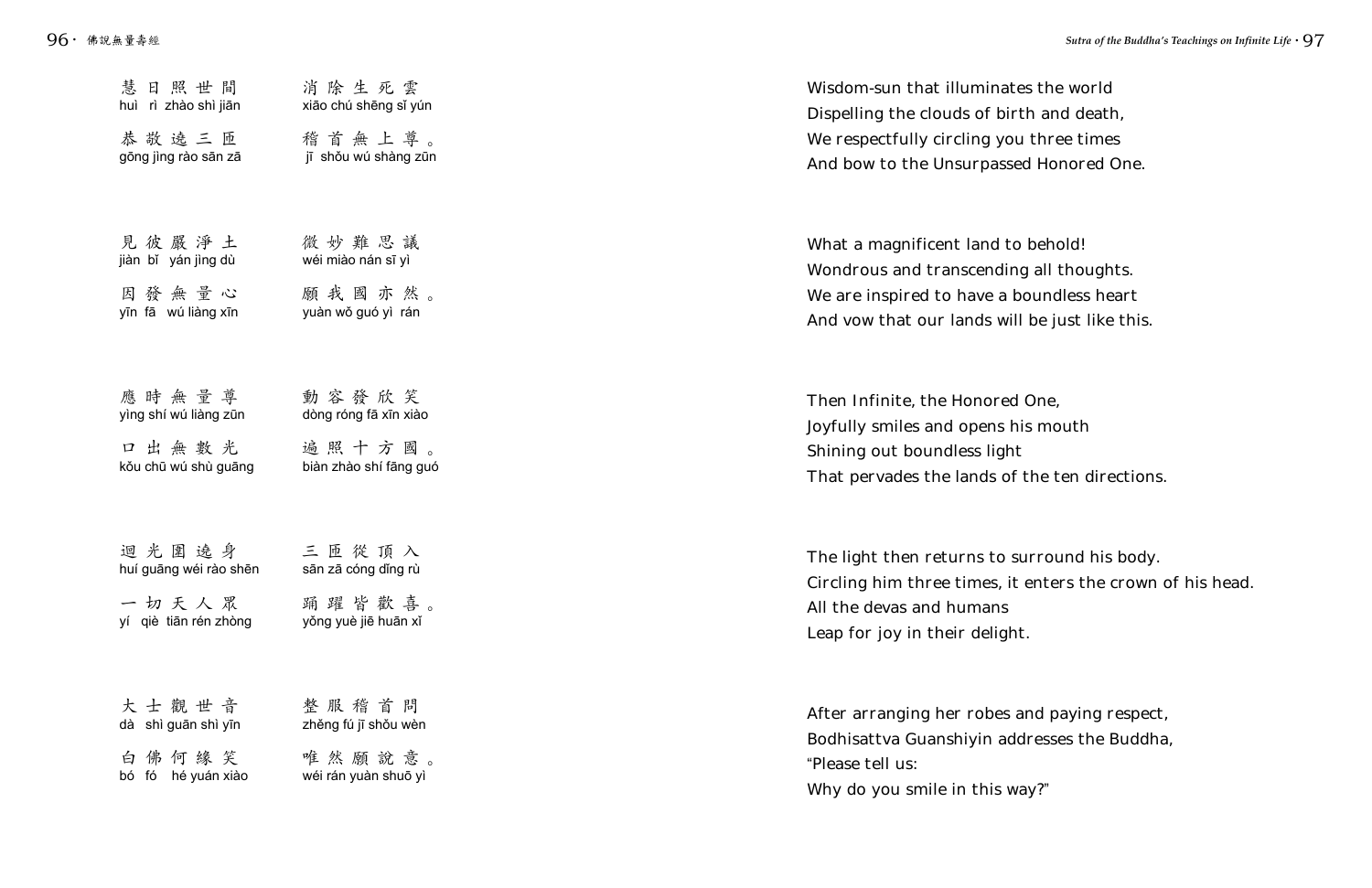ith a pure voice like thunder ounds of eight tones: n these Bodhisattvas. is I proclaim them.

se Bodhisattvas en directions. of magnificence of Buddhahood.

mas and echoes, the VOWS is lands like mine.

 $\mu$  like lightning and shadows, isattva Path. torious virtue, ns of Buddhahood.

all Dharma-methods the pure Buddha-land And will surely create pure lands like mine.

| 梵聲猶雷震<br>fàn shēng yóu léi zhèn<br>dāng shòu pú sà jì             | 八音暢妙響<br>bā yīn chàng miào xiǎng<br>當授菩薩記 今說仁諦聽。<br>jīn shuō rén dì tīng | Then the Buddha speaks wit<br>With wondrously flowing so<br>"I will bestow predictions on<br>Kind One, carefully listen as   |
|-------------------------------------------------------------------|--------------------------------------------------------------------------|------------------------------------------------------------------------------------------------------------------------------|
| 十方來正士 吾悉知彼願<br>shí fāng lái zhèng shì<br>zhì qiú yán jìng dù      | wú xī zhī bǐ yuàn<br>志 求 嚴 净 土     受 決 當 作 佛 。<br>shòu jué dāng zuò fó   | "I know all the vows of these<br>Who have come from the te<br>They aspire for pure lands of<br>And will receive predictions  |
| 覺了一切法<br>jué liǎo yí qiè fǎ<br>măn zú zhū miào yuàn               | 猶如夢幻響<br>yóu rú mèng huàn xiǎng<br>滿足諸妙願 必成如是剎。<br>bì chéng rú shì chà   | "Awakened to how all dharm<br>Are like dreams, illusions, ar<br>They fulfill their wondrous<br>And will surely create pure I |
| 知法如電影 究竟菩薩道<br>zhī fǎ rú diàn yǐng<br>具諸功德本<br>jù zhū gōng dé běn | jìu jìng pú sà dào<br>受決當作佛。<br>shòu jué dāng zuò fó                     | "Knowing that dharmas are<br>They accomplish the Bodhis<br>Replete with roots of merito<br>They will receive predictions     |
| 通達諸法門<br>tōng dá zhū fǎ mén<br>專求淨佛土<br>zhuān qiú jìng fó dù      | 一切空無我<br>yí qiè kōng wú wǒ<br>必成如是刹。<br>bì chéng rú shì chà              | "Fully understanding how al<br>Are empty and without self,<br>They devote themselves to t                                    |